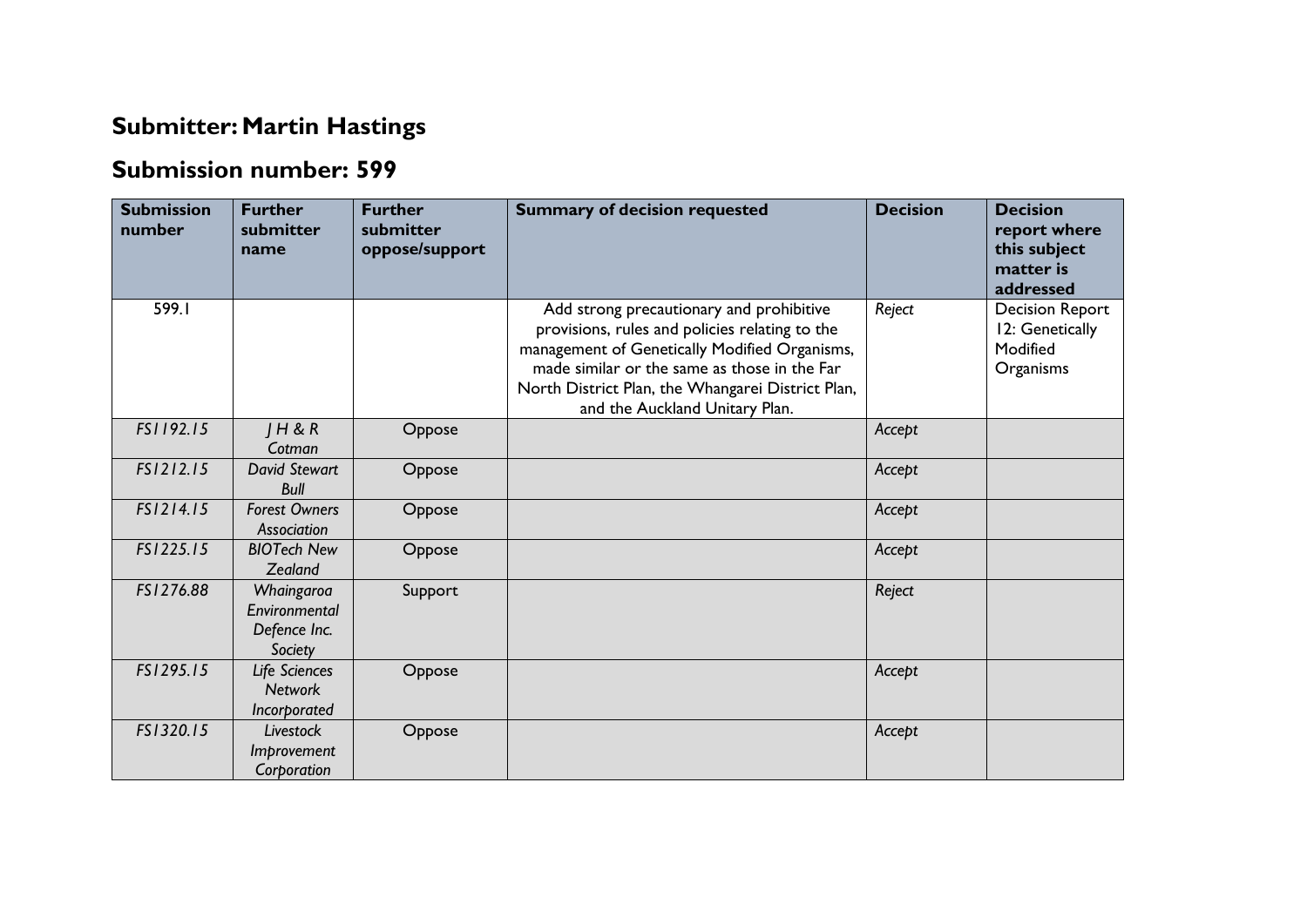| <b>Submission</b><br>number | <b>Further</b><br>submitter<br>name                       | <b>Further</b><br>submitter<br>oppose/support | <b>Summary of decision requested</b>                                                                                                                                                                                 | <b>Decision</b> | <b>Decision</b><br>report where<br>this subject<br>matter is<br>addressed |
|-----------------------------|-----------------------------------------------------------|-----------------------------------------------|----------------------------------------------------------------------------------------------------------------------------------------------------------------------------------------------------------------------|-----------------|---------------------------------------------------------------------------|
| FS1343.17                   | <b>Bruce Cameron</b>                                      | Oppose                                        |                                                                                                                                                                                                                      | Accept          |                                                                           |
| FS1369.26                   | Ngati Tamaoho<br><b>Trust</b>                             | Support                                       |                                                                                                                                                                                                                      | Reject          |                                                                           |
| FS1342.273                  | Federated<br><b>Farmers</b>                               | Oppose                                        |                                                                                                                                                                                                                      | Accept          |                                                                           |
| 599.2                       |                                                           |                                               | Add a resource management framework for the<br>management of Genetically Modified Organisms<br>that is regionally specific, taking into account<br>environmental, economic, and social well-being<br>considerations. | Reject          | <b>Decision Report</b><br>12: Genetically<br>Modified<br>Organisms        |
| FS1192.16                   | H & R<br>Cotman                                           | Oppose                                        |                                                                                                                                                                                                                      | Accept          |                                                                           |
| FS1199.14                   | <b>New Zealand</b><br><b>Forest Research</b><br>Institute | Oppose                                        |                                                                                                                                                                                                                      | Accept          |                                                                           |
| FS1212.16                   | <b>David Stewart</b><br><b>Bull</b>                       | Oppose                                        |                                                                                                                                                                                                                      | Accept          |                                                                           |
| FS1214.16                   | <b>Forest Owners</b><br>Association                       | Oppose                                        |                                                                                                                                                                                                                      | Accept          |                                                                           |
| FS1225.16                   | <b>BIOTech New</b><br>Zealand                             | Oppose                                        |                                                                                                                                                                                                                      | Accept          |                                                                           |
| FS1276.89                   | Whaingaroa<br>Environmental<br>Defence Inc.<br>Society    | Support                                       |                                                                                                                                                                                                                      | Reject          |                                                                           |